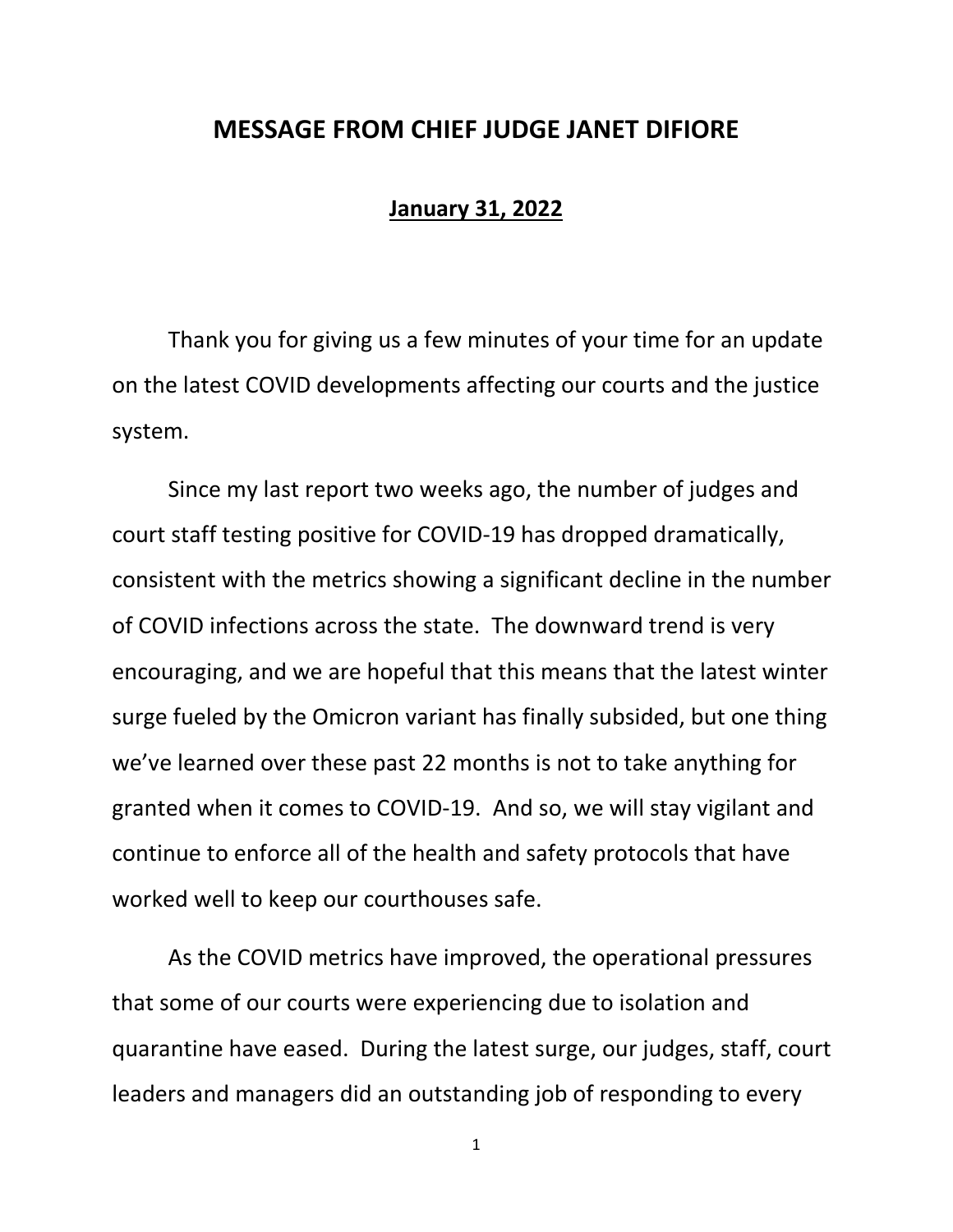operational challenge presented. As a result of their good work, I am pleased to report that we experienced very little, if any, disruption in court access or productivity statewide. So, thank you, to all of them.

I want to turn now for a moment to the serious problem of gun violence, which is reported to have become a crisis in many of our communities. Last week, Mayor Eric Adams announced a public safety plan to combat gun violence in New York City, and the court system is committed to doing its part to ensure the fair and timely adjudication of these serious cases filed in our courts.

We have asked Deputy Chief Administrative Judge Deborah Kaplan, and Judge George Grasso, our Administrative Judge for Criminal Matters in Queens Supreme Court, to expand the multi-prong initiative that Judge Grasso has been overseeing since last August to reduce the backlog of felony gun possession cases in New York City. Judge Kaplan has convened all of the Administrative Judges who oversee criminal court operations in New York City, and is working with Judge Grasso in order to develop an effective plan to prioritize and expedite the resolution of gun cases. Under the updated plan, teams of judges have been designated in each borough to expedite pretrial hearings and preside over pleas and trials, and we are making staffing and operational adjustments that will enable us to schedule more hearings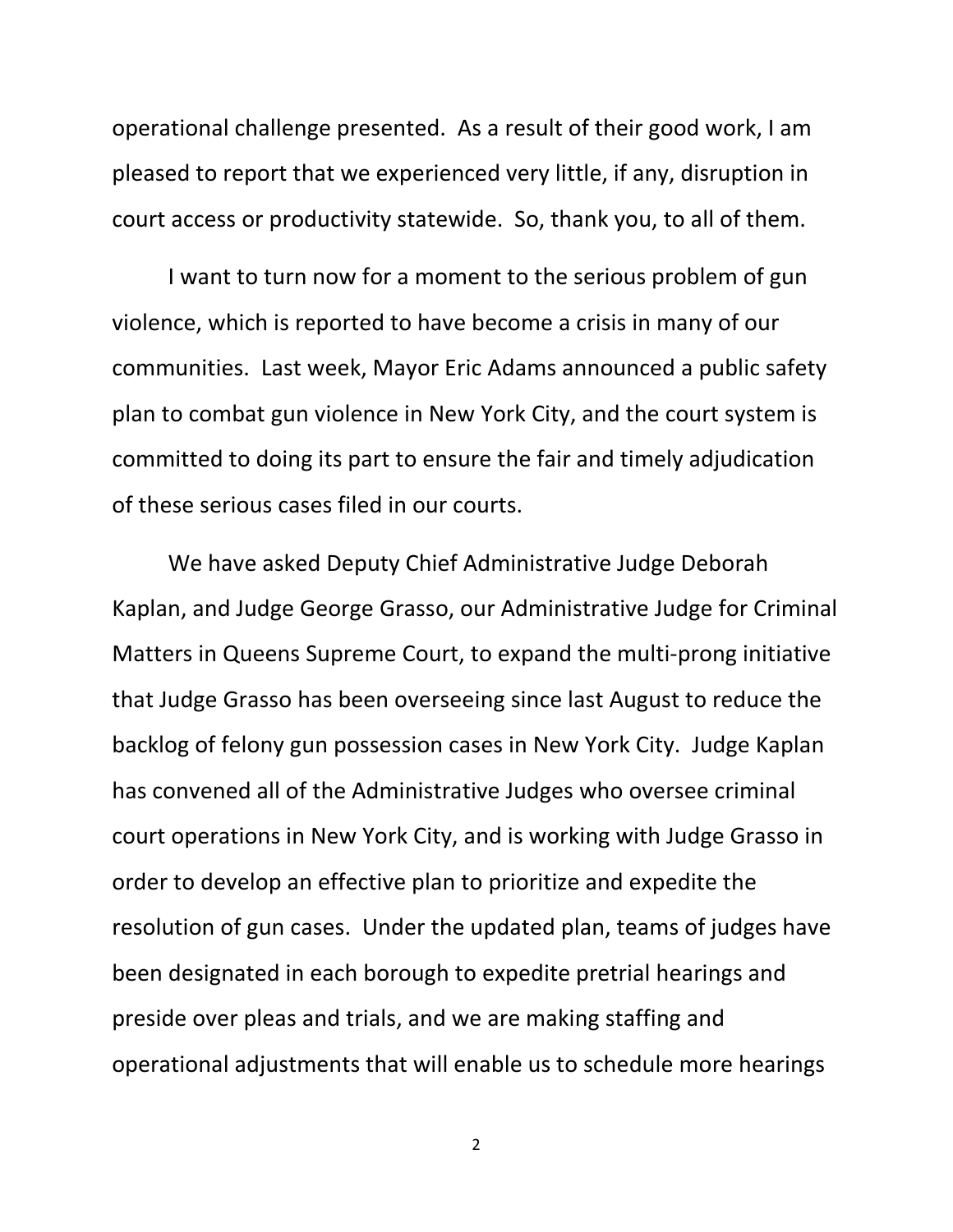and trials in anticipation of an increased number of arrests and prosecutions involving charges of illegal gun possession.

We are also reaching out to, and communicating with our justice partners, including all five District Attorneys, the defense bar and the Department of Correction, to ensure that we are all on the same page and working effectively to support the fair, prompt and appropriate resolution of these serious cases. I want to thank Judge Kaplan and Judge Grasso for leading the court system's response on this important issue. Needless to say, we will be carefully monitoring and reporting back to you on the progress of this initiative.

Now, turning to our busy Housing Courts, where, as many of you know, the pandemic-related moratorium on evictions expired on January 15, a little over two weeks ago. Since the expiration of the moratorium, we have seen a noticeable uptick in eviction filings in the New York City Housing Court. Our Housing Court Judges and staff had been preparing for this eventuality for many months, and they are hard at work hearing and adjudicating these cases, which are being calendared both in-person and virtually, depending on what is most appropriate for each particular case.

In New York City, Judge Carolyn Walker-Diallo, our Administrative Judge of the Civil Court, and the Supervising Judges in each Borough,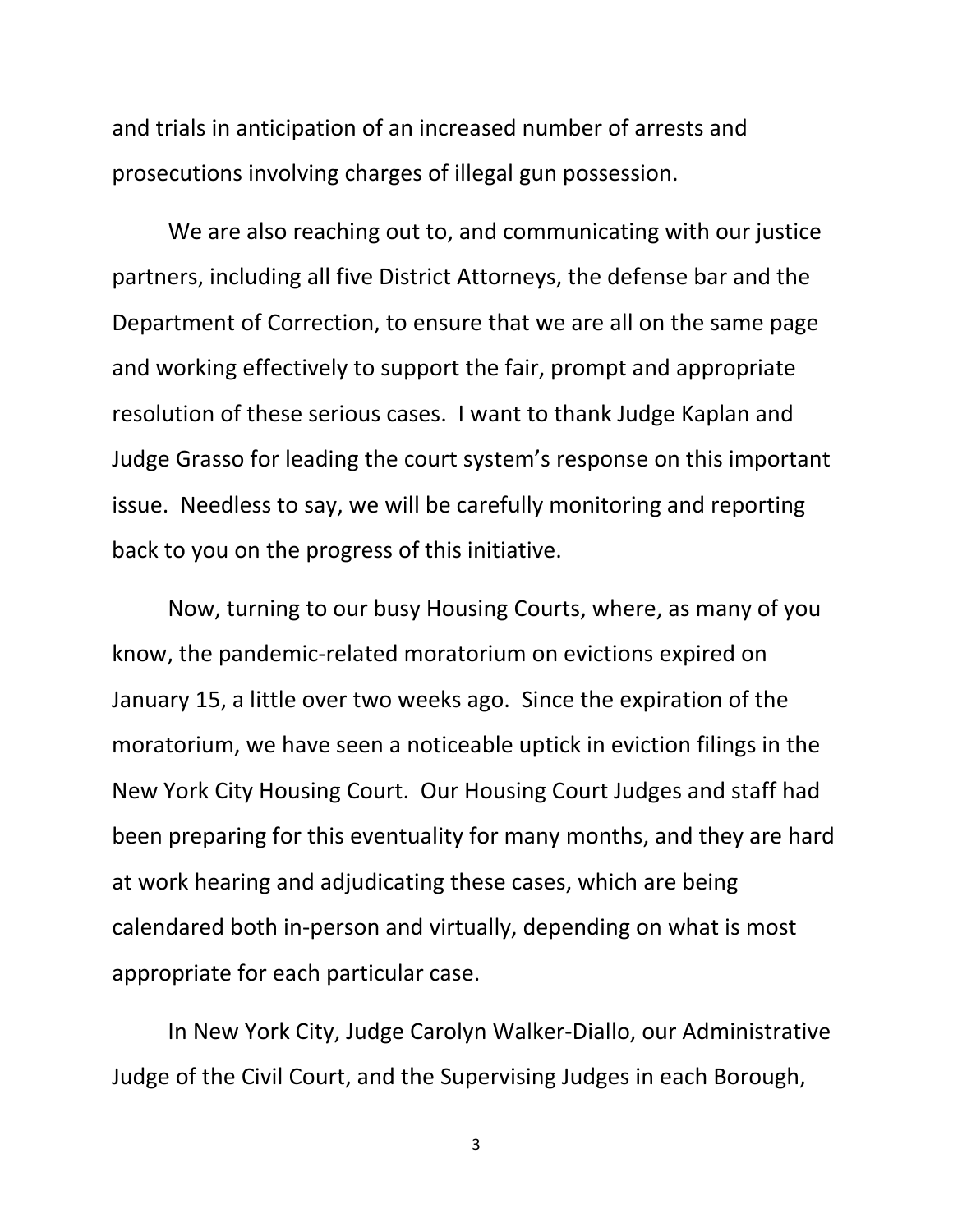are closely watching the foot traffic in our Housing Court facilities and making daily adjustments to court calendars in order to appropriately balance efficiency with safety. Please be assured that we are carefully monitoring conditions and operations in Housing Court and will keep you apprised of significant developments.

In the coming weeks, our focus as a court system will be on transitioning back to full-scale operations and resuming the historic successes of the "Excellence Initiative," when we made dramatic progress to eliminate backlogs, improve efficiency and upgrade the quality of our services. And to help us restart the Excellence Initiative and achieve these important objectives, we have made two new appointments to our judicial leadership team.

First, we have appointed Judge Tamiko Amaker to serve as Deputy Chief Administrative Judge for Management Support of the Unified Court System. In this statewide role, Judge Amaker will assist Chief Administrative Judge Larry Marks in the day-to-day administration and operation of our court system, with a double focus on addressing the continuing challenges presented by the pandemic and resuming the forward progress of the Excellence Initiative.

Judge Amaker is well-prepared to succeed in her new assignment. She is an experienced, talented and energetic leader who has done a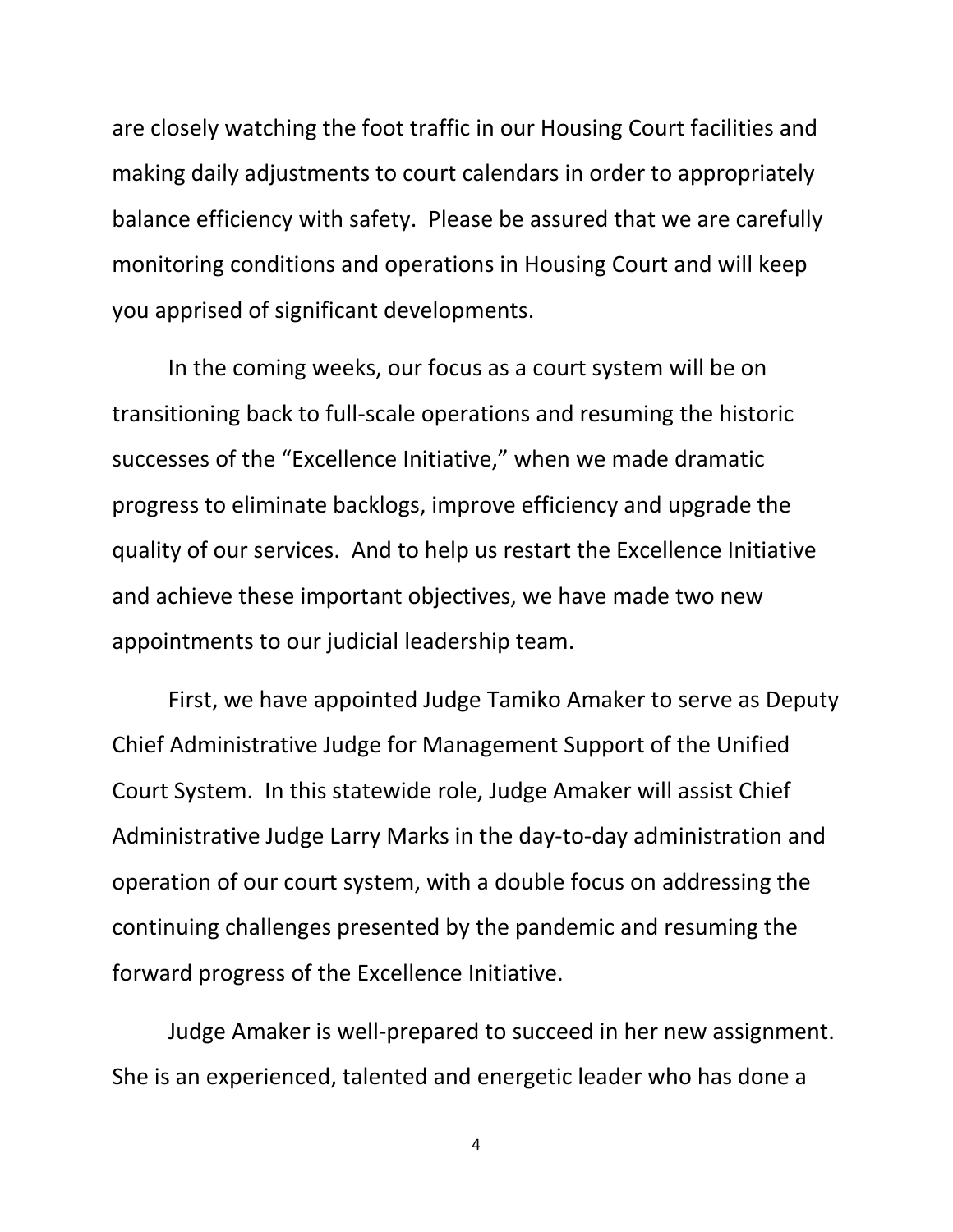terrific job of leading the New York City Criminal Court as its Administrative Judge since 2018. In that role, she worked with judges and court staff to streamline operations, reduce backlogs and dramatically improve the performance of a court that had been struggling with systemic delays. So, we are looking forward to working with Judge Amaker in her new assignment, and we are grateful that she will continue in her role as the Administrative Judge of the New York City Criminal Court.

I am also pleased to announce that Judge Toko Serita has been appointed to serve as our "Statewide Coordinating Judge for Problem-Solving Courts." In this new role, Judge Serita will report to Deputy Chief Administrative Judge Edwina Mendelson and work closely with the Division of Policy and Planning to provide support, resources and guidance to the court system's problem-solving courts. Judge Serita has a wealth of experience in this area, having sat in drug treatment, veterans and human trafficking courts in New York City, and she is a nationally recognized expert in the field of problem-solving courts. I have every confidence that Judge Serita will help us build on the enormous progress that we've made as a system to develop effective court responses to a broad range of societal problems, including mental illness, issues experienced by our veterans and the national epidemic of opioid dependency.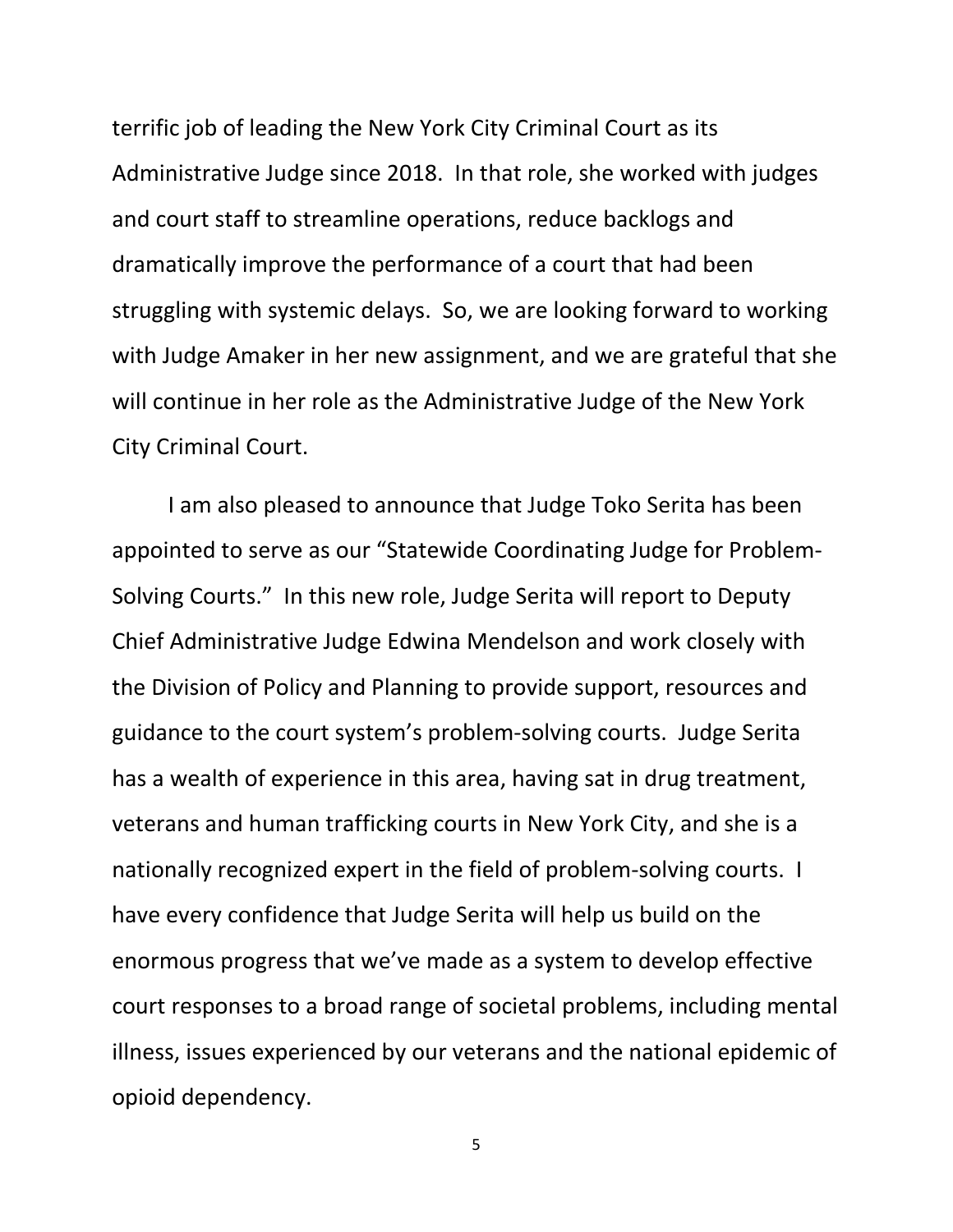So, please join me in congratulating and welcoming Judge Amaker and Judge Serita to their new positions.

Now, tomorrow, as you know, is the first day of February, and February is Black History Month. We will kick off our annual monthlong celebration of Black History with a special lunchtime program on Thursday, February 3rd: "A Conversation Between Agents of Change." And who are the "agents of change" participating in this conversation? They are Edwina Mendelson, Deputy Chief Administrative Judge for Justice Initiatives, and Norman St. George, our Deputy Chief Administrative Judge for the Courts Outside New York City.

These two dynamic leaders will discuss the ongoing effort to remake our system into a model of fairness, access and inclusion, and will talk about how they have gone about engaging with our judges and staff across the state to operationalize Secretary Johnson's recommendations designed to transform our institutional culture from the ground up. And as part of the conversation, we'll also hear about their own unique career paths in the justice system, and how their lived experiences and professional journeys have informed their perspectives and prepared them to serve as "agents for change."

So, you are in for a terrific conversation, moderated by Tony Walters, our Director at the Office of Diversity and Inclusion, and I hope